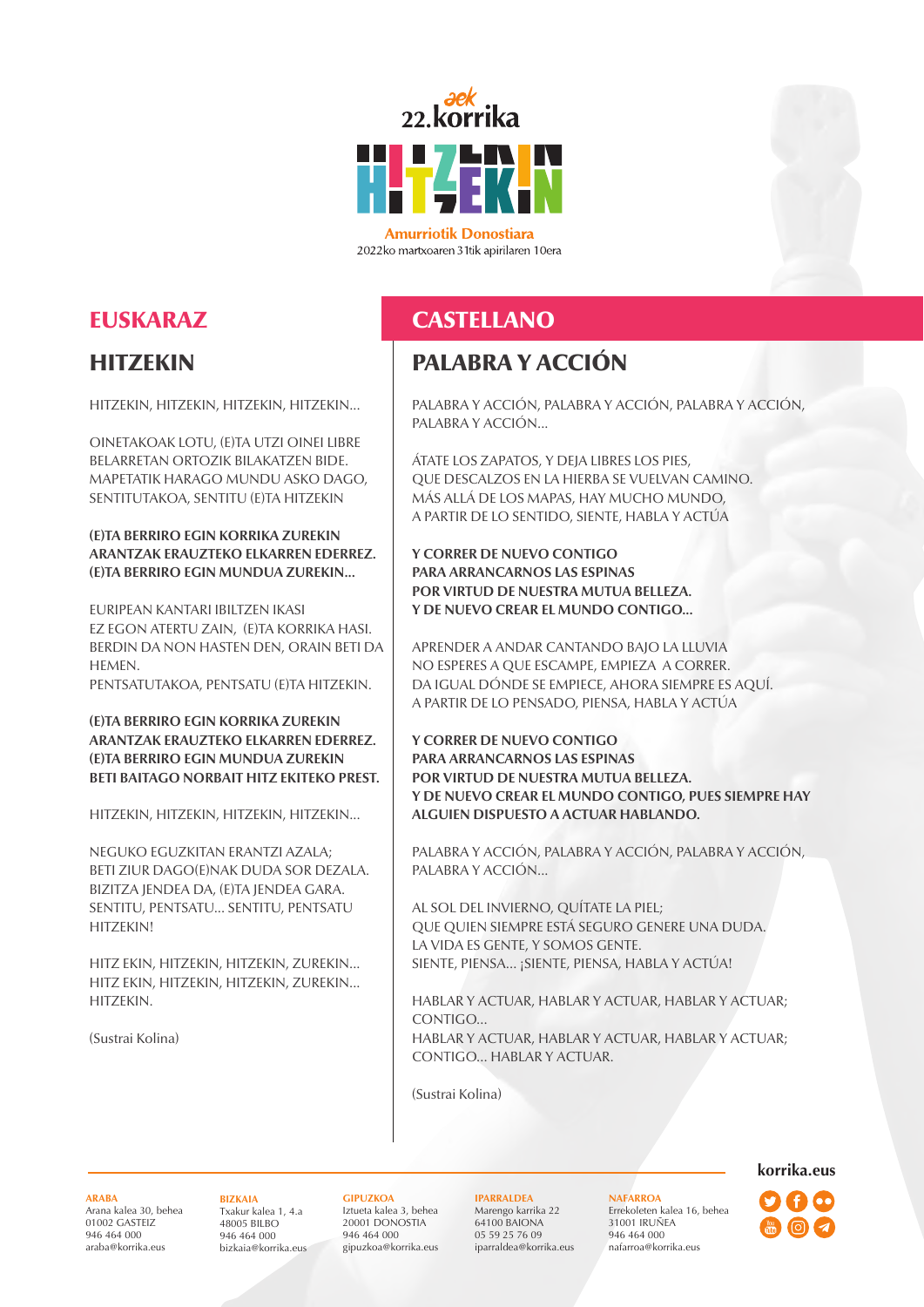

**Amurriotik Donostiara** 2022ko martxoaren 31tik apirilaren 10era

# EUSKARAZ

### **HITZEKIN**

HITZEKIN, HITZEKIN, HITZEKIN, HITZEKIN...

OINETAKOAK LOTU, (E)TA UTZI OINEI LIBRE BELARRETAN ORTOZIK BILAKATZEN BIDE. MAPETATIK HARAGO MUNDU ASKO DAGO, SENTITUTAKOA, SENTITU (E)TA HITZEKIN

### **(E)TA BERRIRO EGIN KORRIKA ZUREKIN ARANTZAK ERAUZTEKO ELKARREN EDERREZ. (E)TA BERRIRO EGIN MUNDUA ZUREKIN...**

EURIPEAN KANTARI IBILTZEN IKASI EZ EGON ATERTU ZAIN, (E)TA KORRIKA HASI. BERDIN DA NON HASTEN DEN, ORAIN BETI DA **HEMEN.** 

PENTSATUTAKOA, PENTSATU (E)TA HITZEKIN.

### **(E)TA BERRIRO EGIN KORRIKA ZUREKIN ARANTZAK ERAUZTEKO ELKARREN EDERREZ. (E)TA BERRIRO EGIN MUNDUA ZUREKIN BETI BAITAGO NORBAIT HITZ EKITEKO PREST.**

HITZEKIN, HITZEKIN, HITZEKIN, HITZEKIN...

NEGUKO EGUZKITAN ERANTZI AZALA; BETI ZIUR DAGO(E)NAK DUDA SOR DEZALA. BIZITZA JENDEA DA, (E)TA JENDEA GARA. SENTITU, PENTSATU... SENTITU, PENTSATU HITZEKIN!

HITZ EKIN, HITZEKIN, HITZEKIN, ZUREKIN... HITZ EKIN, HITZEKIN, HITZEKIN, ZUREKIN... HITZEKIN.

(Sustrai Kolina)

# FRANÇAIS

### LA PAROLE ET LES ACTES

LA PAROLE ET LES ACTES, LA PAROLE ET LES ACTES, LA PAROLE ET LES ACTES, LA PAROLE ET LES ACTES...

FAITES VOS LACETS ET LAISSEZ VOS PIEDS LIBRES, NUS DANS L'HERBE, ILS TRACERONT LE CHEMIN. AU-DELÀ DES CARTES, LE MONDE EST IMMENSE, À PARTIR DU SENTIMENT, SENTEZ, PARLEZ ET AGISSEZ

### **ET COURIR DE NOUVEAU À VOS CÔTÉS POUR NOUS ARRACHER L'ÉPINE DU CŒUR EN VERTU DE NOTRE BEAUTÉ MUTUELLE. ET DE NOUVEAU CRÉER LE MONDE À VOS CÔTÉS...**

APPRENDRE À MARCHER EN CHANTANT SOUS LA PLUIE N'ATTENDEZ PAS QUE LA PLUIE S'ARRÊTE, METTEZ-VOUS À COURIR. PEU IMPORTE LE POINT DE DÉPART, ICI C'EST TOUJOURS MAINTENANT.

À PARTIR DE LA RÉFLEXION, RÉFLÉCHISSEZ, PARLEZ ET AGISSEZ

**ET COURIR DE NOUVEAU À VOS CÔTÉS POUR NOUS ARRACHER L'ÉPINE DU CŒUR EN VERTU DE NOTRE BEAUTÉ MUTUELLE. ET DE NOUVEAU CRÉER LE MONDE À VOS CÔTÉS, CAR IL Y A TOUJOURS QUELQU'UN PRÊT À AGIR EN PARLANT.**

LA PAROLE ET LES ACTES, LA PAROLE ET LES ACTES, LA PAROLE ET LES ACTES, LA PAROLE ET LES ACTES...

AU SOLEIL DE L'HIVER, ÔTEZ VOTRE PEAU ; QUE LES PERSONNES TOUJOURS SÛRES D'ELLES SÈMENT LE DOUTE. LA VIE, CE SONT LES GENS, ET NOUS SOMMES LES GENS. SENTEZ, RÉFLÉCHISSEZ… SENTEZ, RÉFLÉCHISSEZ, PARLEZ ET AGISSEZ !

PARLER ET AGIR, PARLER ET AGIR, PARLER ET AGIR ; À VOS CÔTÉS... PARLER ET AGIR, PARLER ET AGIR, PARLER ET AGIR ; À VOS CÔTÉS... PARLER ET AGIR.

(Sustrai Kolina)

#### **ARABA**

Arana kalea 30, behea 01002 GASTEIZ 946 464 000 araba@korrika.eus

#### **BIZKAIA** Txakur kalea 1, 4.a 48005 BILBO 946 464 000 bizkaia@korrika.eus

**GIPUZKOA** Iztueta kalea 3, behea 20001 DONOSTIA 946 464 000 gipuzkoa@korrika.eus

**IPARRALDEA** Marengo karrika 22 64100 BAIONA 05 59 25 76 09 iparraldea@korrika.eus

**NAFARROA** Errekoleten kalea 16, behea 31001 IRUÑEA 946 464 000 nafarroa@korrika.eus

**korrika.eus**